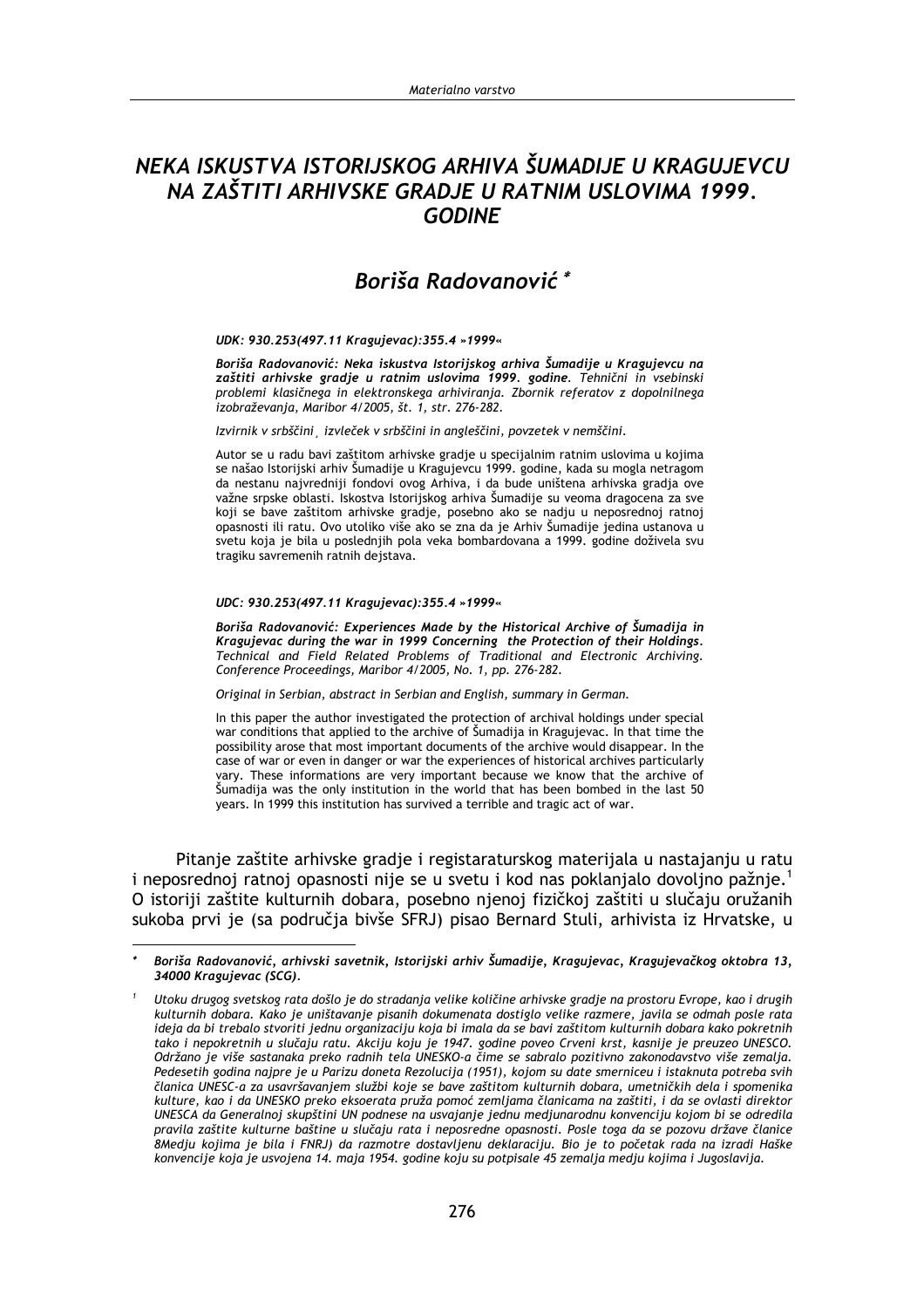"Arhivistu" XVII-XVIII za 1974 i 1975. godinu (str 315-345). On jeu svom radu obuhvatio period od 1915 do donošenia Haške konvencije 1954. godine.

Prpblemi vezani za zaštitu arhivske gradje u vanrednim ratnim uslovima iako su brojni i složeni, veoma retko su bili predmet arhivskih savetovania, kod nas i u svetu. Prvi put je tema Saveznog arhivskog savetovanja bivše SFRJ (Socijalističke Federativne Republike Jugoslavije) bila postavljena tema "zaštita arhivske gradje u ratu i neposrednoj ratnoj opasnosti" na arhivskom savetovanju u Zadru 1971. godine. Savetovanjeje održano 6 i 7. maja 1971. godine, i tom prilikom su doneti odgovarajući zaključci sa preporukama "da se na nivou republičkih i pokrajinskih arhivskih organizacija češće organizuju savetovanja na ovu temu".<sup>2</sup>

Shodno preporukama Zadarskog savetovanja održano je medjurepubličko arhivsko savetovanje SR. Srbije i SR Makedonije u Leunovu 1986. godine na temu zaštite arhivska gradje u ratu i neposrednoj ratnoj opasnosti. Pored toga što je ovo savetovanje odgovorilo na mnoga pitanja iz ove oblasti preporučno je da se organizuje jedno Savezno savetovanje na ovu temu. Na proširenoj sednici Predsedništva i Konferencije Saveza arhivskih radnika Jugoslavije u Prištini 1986. godine i na proširenoj sednici Saveza arhivskih radnika Jugoslavije u Radencima (Slovenija) aprila 1987. godine prihvaćen je predlog Društva arhivskih radnika Bosne I Hercegovine da se arhivsko savetovanje posvećeno zaštiti arhivske gradje u slučaju neposredne ratne opasnosti ili rata održi u Tuzliu drugoj polovini 1987. godine.

Tako je o 18. i 19. juna 1987. godine u Tuzli u organizaciji Saveza arhivskih radnika Jugoslavije, održano prvo Savezno savetovanje arhivskih radnika SFRJ posvećeno "Zaštiti arhivske gradje i registraturskog materijala za slučaj neposredne ratne opasnosti, rata i drugih vanrednih prilika".<sup>3</sup> Podneto je 14 referata i saopštenia. Svia saopštenia i referate autori su pročitali (izuzev Radmile Petrović i Vladimira Sunčića). Na konačnom tekstu zaključaka radili su najugledniji arhivisti.<sup>4</sup> Materijal sa ovog savetovanja umnožen je xerox tehnikom u odredjenom broju primeraka (120) i distribuirana arhivskim ustanovama kao službena taina. U referatima su učesnici pokušali naći odgovore na brojna pitanja koja je trebalo rešiti kada se zemlia nadie u vanrednim prilikama.<sup>5</sup>

Pravne osnove zaštite arhivske gradie i registraturskog materijala za slučaj vanrednih prilika, neposrednih ratnih deistava i rata, u Srbiji posle raspada Jugoslavije, temeljili su još uvek na, umnogome zastarelim, propisima iz oblasti opštenarodne odbrane i društvene samozaštite, donetim sedamdesetih i osamdeestih godina XX. veka. Sami radnici u ustanovama kulture donosili su svoje planove, kojima su uredjivali i sprovodili način zaštite u slučaju rata. Imajući u vidu da arhivske ustanove prema pozitivnim zakonskim propisima u takvim uslovima nastavlja sa radom, važećim planovima bila su data tačna zaduženja za svakog pojednica.

U sklopu planova odbrane bila su oredvidjenzaduženja za svakog pojedinca zaposlenog u Arhvu rezervna ili ratna lokacija, popis gradje koju treba evakuisati, transportna sredstva, radna snaga za utovar i istovar kao i mere fizičkog

 $\overline{2}$ R. Jemuović, Savezno savetovanje arhivskih radnika u Zadru, Arhivist XXI, br 1-2, Savez arhivskih radnika Jugoslavije, Beograd, 1971, str. 76-77.

 $\overline{\mathbf{3}}$ Savetovanie je održano u hotelu «Tuzla».

 $\overline{A}$ Na tekstu zaključaka radili su Mirjana Dajić, direktor Arhiva Srbije i Bogdan Lekić, arhivista.

 $\overline{5}$ Grupa autora, Zaštita arhivsk gradje i registraturskog materijala za slučaj neposredne ratne opasnosti, rata ili vanrednih prilika. Materijal saveznog savetovanja održanog u Tuzli 18 i 19. juna 1987. godine, SDARJ, Beograd, 1987. Službena tajna.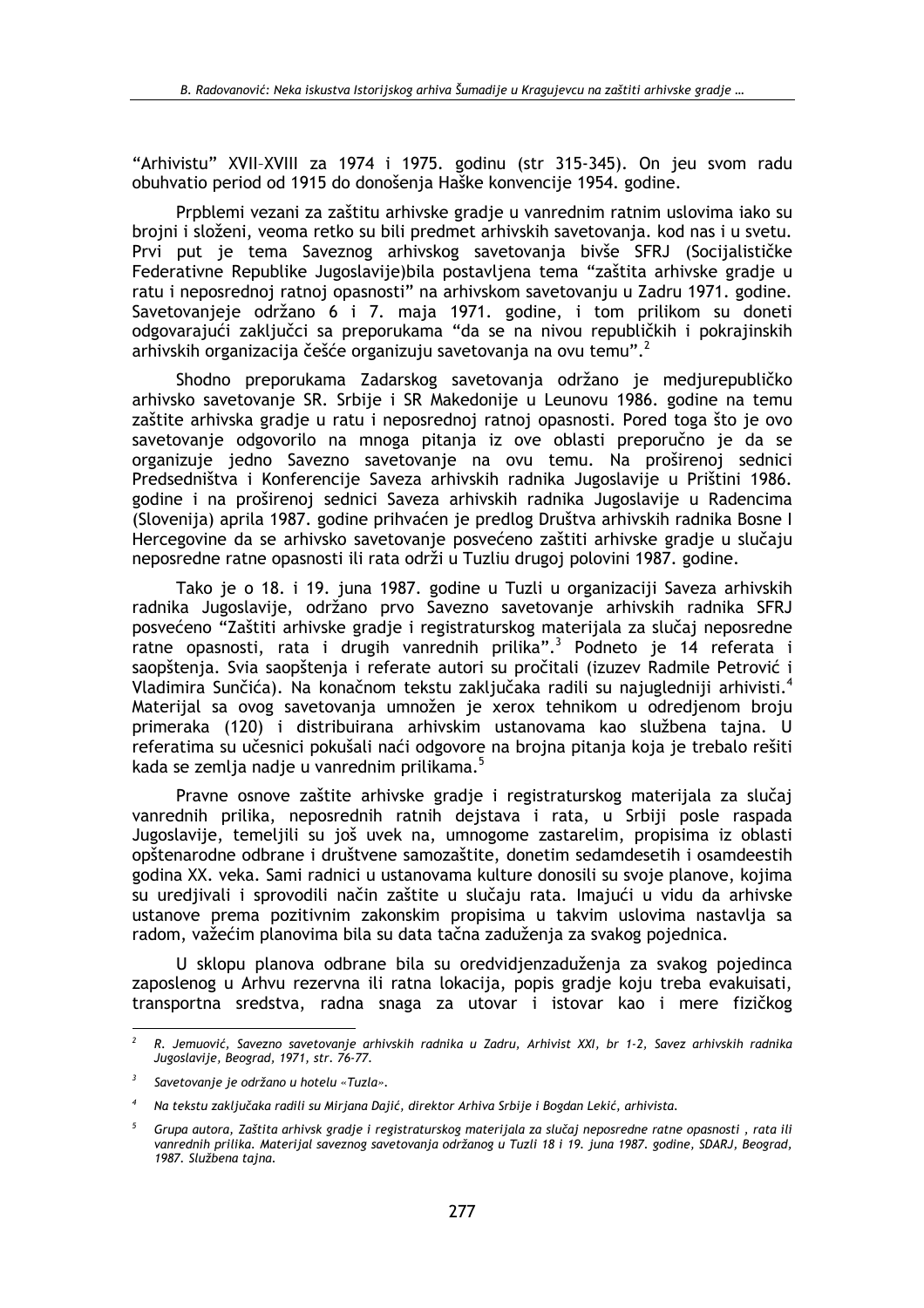obezbedienia, sanduci za pakovanie i dr. Posebno je bilo regulisano pitanie dokumentacije iz domena narodne odbrane.<sup>6</sup>

Celokupna koncepcija opštenarodne odbrane i društvene samozaštite bila je zasnovana na koncepciji klasičnog rata i agresije jedne ili nekoliko zemalja na Srbiju, kao i pretpostavci da će svi pojedinci i ustanove poštovati pozitivne zakonske propise, i činiti jedinstven sistem odbrane. Svi planovi odbrane morali su biti u skladu sa postojećim planovima društveno - političke zajednice.

Ovome treba dodati i činjenicu da je mali broj arhivskih ustanova u Srbiji imao sve potrebne uslove za normalno funkcionisanje (namensku zgradu, skloništa, opremu i dr), a da se ne govori o ažuriranim planovima odbrane potrebnim sredstvima za odbranu u slučaju rata ili ratnih dejstava.

Istorijski arhiv Šumadije u Kragujevcu je ustanova koja trajno čuva, stručno obradjuje I daje na korišćenje arhivsku gradju nastalu na tlu Šumadije sedam opština (Arandjelovac, Topola, Rača, Batočina, Knić, Lapovo) i grada Kragujevaca. Teritorijalna nadležnos Arhiva proteže se na 722 registraturea. U njegovim depoima pohranjeno je 440 arhivskih fondova i zbirki. Od samog osnivanja ustanovu su pratile brine teškoće.<sup>7</sup> Donošenjem "Zakona o zaštiti kulturnih dobara" 1994. godine u Srbiji je usvojeno je načelo, potpune zaštite svih kulturnih dobara kao i jednak pravni položaj njihovih vlasnika Ovim zakonom bili su utvrdjeni opšti uslovi organizovanja i rada organizacija u oblasti zaštite kulturnih dobara.<sup>8</sup> Nasledjeno je pravo Arhivi, da o arhivskoj gradji vode zbirnu evidenciju, evidenciju preuzete gradje i da za svaki fond i zbirku obrazuju dokumentaciju (dosije). Pored toga predvidjeno je da se za arhivsku gradju rade informativna sredstva : voiči, katalozi, indeksi liste i drugo.<sup>9</sup>



Zgrada Istorijskog arhiva Šumadije u Kragujevcu posle bombardovanja 1999. godine

U vreme NATO napada (24. mart 1999) na Srbiju i Crnu Goru važila je "Uredba" sa zakonskom snagom koja je regulisala pitanje arhivsk zaštite gradie i registarturskog materijala  $\mathbf{u}$ slučaju rata ili neposredne ratne opasnosti. Postojao je i "Pravilnik o merama zaštite kulturnih dobara slučaju neposredne  $\mathbf{u}$ ratne opasnosti i rata" i "Uputstvo o merama zaštite arhivske gradje i materijala registarturskog  $\mathbf{H}$ rata". slučaju **Navedenim** podzakonskim aktima bliže su bila regiulisane mere zaštite arhivske

J. Popović, Pravni osnove zaštite arhivske gradje za slučaj neposredne ratne opasnosti i rata. Zbornik saopštenja Zaštita arhivske gradje u Tuzli, nav. del. str. 18.

B. Radovanović, Spomenica Istorijskog arhiva Šumadije u Kragujevcu 1952-202, IAŠK, Kragujevac, 2002, str. 15 (Predgovor).

 $\mathcal{R}$ Zakon o kulturnim dobrima objavljen je u Službenom glasniku Republike Srbije, broj 7/94. Čl. 99 do 118. odredjene su mere tehničke zaštite i drugi radovi na kulturnim dobrima.

B. Lekić, Arhivsko zakonodavstvo Jugoslavije 1918-1974, Arhivski pregled 1-4, Arhiv Srbije, Beograd, 1996-1997, str. 47-48.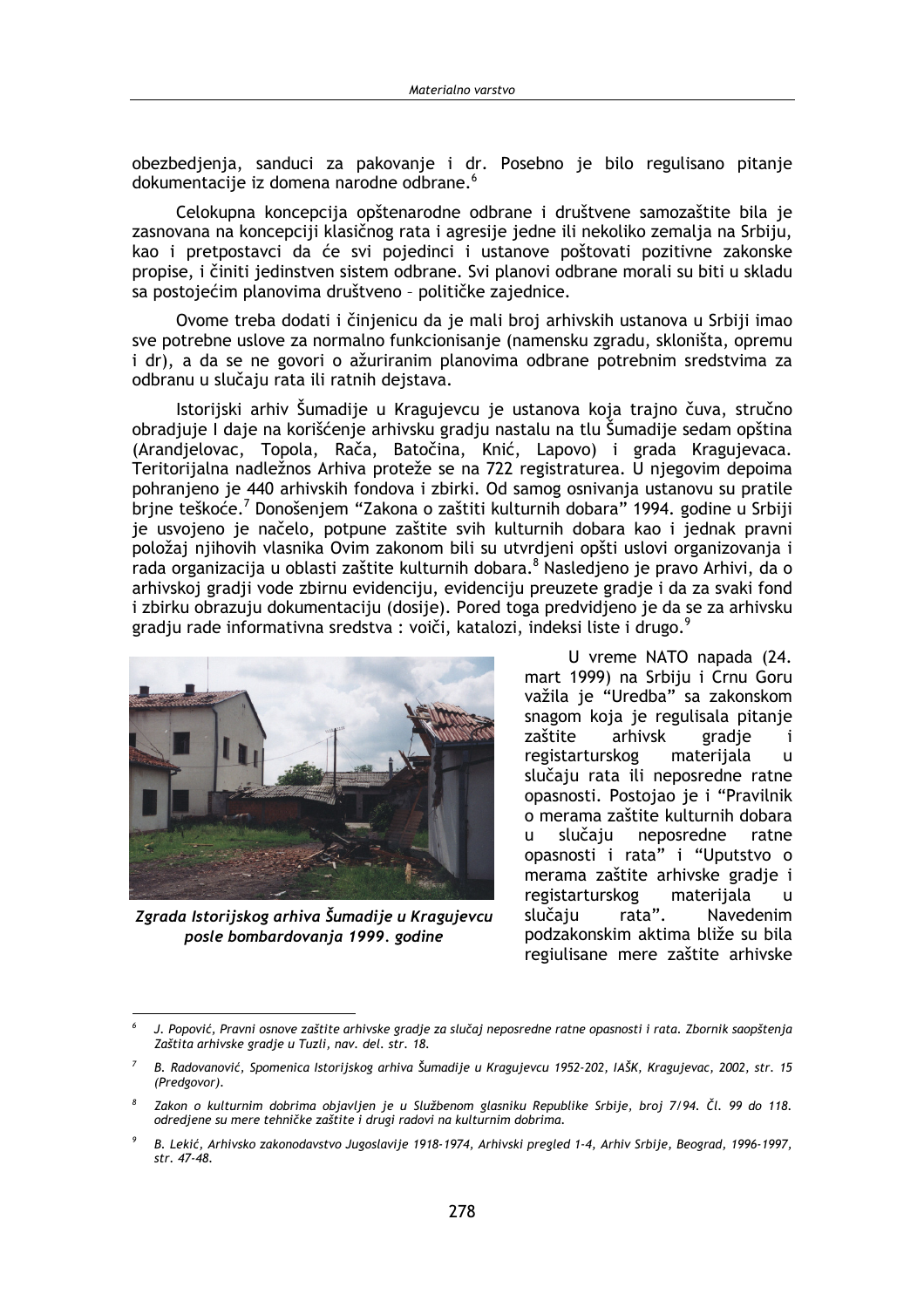gradie u slučaju rata i ratnih dejstava. Navedena normativna akta odnosila su se na arhivsku gradiu I registarturski materijal.<sup>10</sup>

U realizaciji uputstava i obezbedjivanju finansijskih sredstava za ovu namenu kao I opremanja odgovarajućih prostorija za smeštaj arhivske gradje i mikrofilmova u arhivskim ustanoivama u Srbiji nije bilo na adekvatan način rešeno.

Zbog specifičnih uslova u kojima se našao Istorijski arhiv Šumadije u Kragujevcu 1999. godine kada su započela ratna dejstava NATO alijanse na Srbiju i Crnu Goru, i nepodesne lokacije zgrade Arhiva, (blizina vojnih objekata) nedovoljne opremljenosti kao I drugih uslova, ova ustanova je dava puta bila izložena bombama.<sup>11</sup>



Arhivski depo Istorijskog arhiva Šumadije u Kragujevcu posle bombardovanja 1999. godine

Prve bombe pale su prvog dana napada na Srbiju i Crnu Goru 24. marta 1999. godine. Kako su bile male razorne moći i pale dalje od arhivsk zgrade, nisu napravile veće oštećenje. Osim pucanja stakala na nekoliko prozora sa severne strane zgradeArhiva, i prozora na arhivskoj kotlarnici, nije bilo većih oštećenja na samoj zgradi a arhivska gradja, osim toga što je bila izložena velikoj količini prašine, koja prati bombardovanja, nije bila ovim napadom ugrožena. Bombe su pale u vreme kada seu Arhivu nalazio jedan radnik obezbedjenja tako da životi radnika Arhiva nisu bili u ovom napadu ugroženi.<sup>12</sup>

Medjutim, to je bilo samo upozorenje da se arhivska gradia sa te lokacije mora izmestiti na bezbednije mesto, kako bi se sačuvala od eventualnog novog napada i oštećenia. Postojeći plan evakuacije na bezbednije mesto nije se mogao realizovati zbog upotrebe prevoznih sredstava za druge namena pa se pristupilo odabiru nove lokacije. U dogovoru sa Opštinskim štabo, koji je danonoćno zasedao odredjena je za izmeštaj arhivske gradje nova lokacija. Posle

toga pristupilo se evakuaciji i organizovanju radne snage, transportnih sredstava i mera bezbednosti. Pokazalo se da ta nova lokacija odredjena od Opštinskog štaba nije ispunjavala elementarne uslove zaštite arhivske gradje

Evakuacija arhivske gradje vršena je na novu lokaciju za vreme uzbuna, zbog čega je moglo doći do katasdraofalnih posledica po ljudstvo koje vrši evakuaciju i same gradje.

Nisu bili sačinjeni pripriteti arhivskih fondova i zbirki nego je gradja iznošena" ad hok", neplanski.

 $10$  Slk. list, SFRJ br. 61/85.

 $11$ B. Radovanović, Lokaciija arhiva u ratu i neposrednoj ratnoj opasnosti, Zbornik radova sa naučnog skupa «Arhivska gradja kao izvor za istoriju» Arhiv Srbije, Beograd 2000.

<sup>&</sup>lt;sup>12</sup> B. radovanović, Spomenica, nav. del. str. 214-215.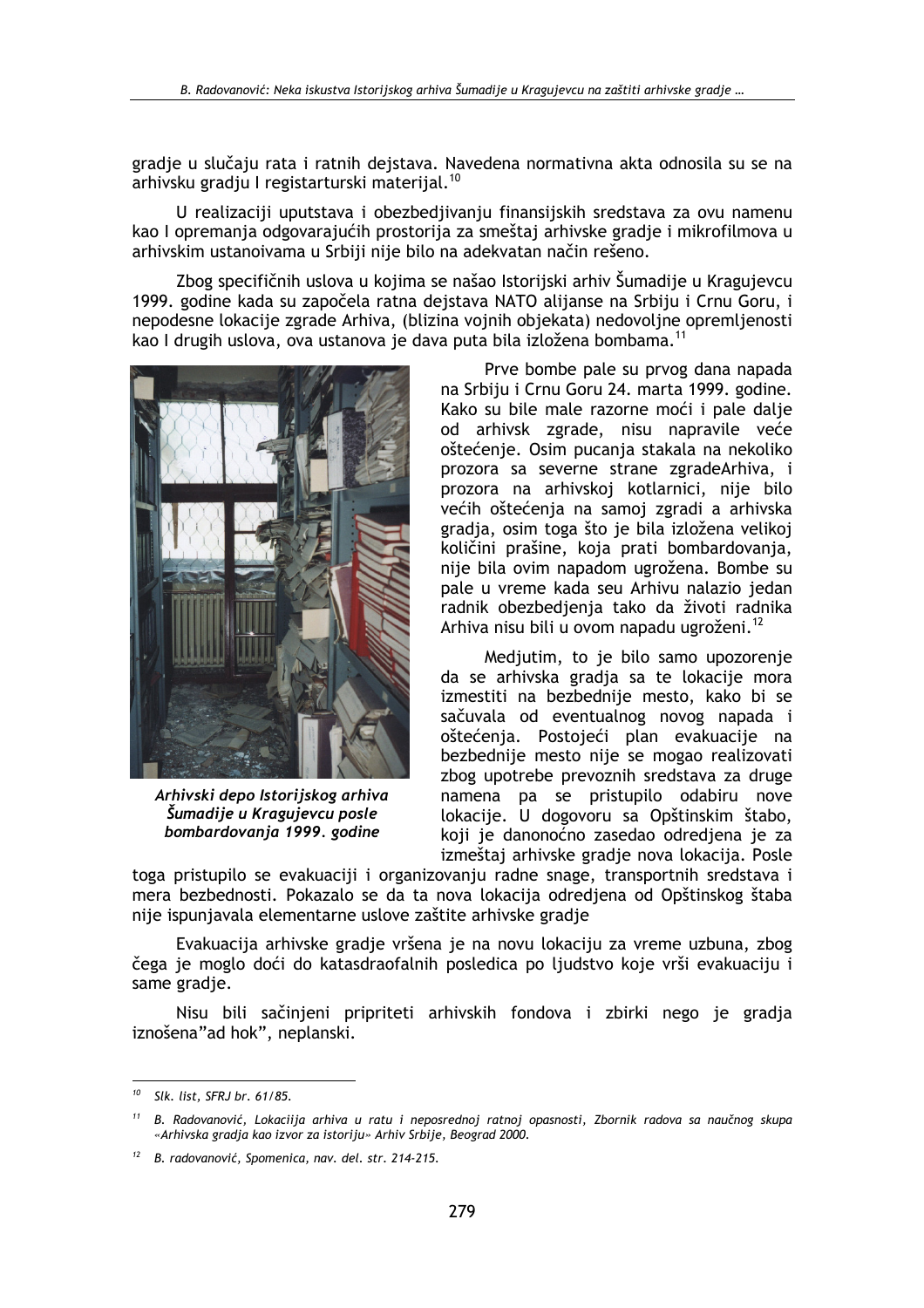

Od snažnih detonacija stradale su sve prostorije arhiva



Kancelarija br. 3 posle bombardovanja

Nova lokacija nije pružala optimalne uslove za prijem i smeštaj gradje, jer nije bilo obezbedieno nesmetano ulaženie drugih lica.

Same prostorije bile su dosta vlažne (podrumske) i nisu bile zaštićene od požara. Jedan deo gradje bio je smešten u nedovršenu fiskulturnu salu koja nije imala adekvatnu zaštiu i prozore.

Prilikom izmeštanja gradje radnici arhiva nisu mogli vršiti svoju redovnu delatnost.

Radna snagail sredstva prevoza koja su vršili evakuaciju nabrzinu prikupljeni iz više mesnih zajednica, bez ikakvog iskustva. Dešavalo se da se evakuišu sredjeni l nesredieni fondovi zajedno.

Prilikom drugog bombardovanja projektili NATO-a pali su nu neposrednoj blizini Arhiva Šumadije kada je arhivska zgrada mnogo stradala.

lako sama zgrada Arhiva nema neku kulturnu vrednost (ranije je to bio Vojni zatvor i zgrada NRIO «Svetlosti») pretrpela je veliko oštećenje.

Gotovo svi zidovi su rastrešeni a krovni pokriač uništen (300 m<sup>2</sup>).

Krovna konstrukcija je deimično uništena, zbog čegaje posle obilnih kiša u maju i junu bila ugrožena preostala arhivska gradia.<sup>13</sup>

Iskustva Istorijskog arhiva Šumadije u Kraujevcu ukazuju na potrebu ažuriranja planova iz ove oblasti.

U tom cilju neophodno je izraditi odgovarajuće standarde i norme koji bi važili za sve ustanove ovog tipa.

U tim standardima i normama nephodno je na osnovu iskustva Istorijskog arhiva Šumadije u Kragujevcu treba da se nadju sledeća pravila;

<sup>&</sup>lt;sup>13</sup> B. Radovanović, Spomenica, nav. del. str. 214-215.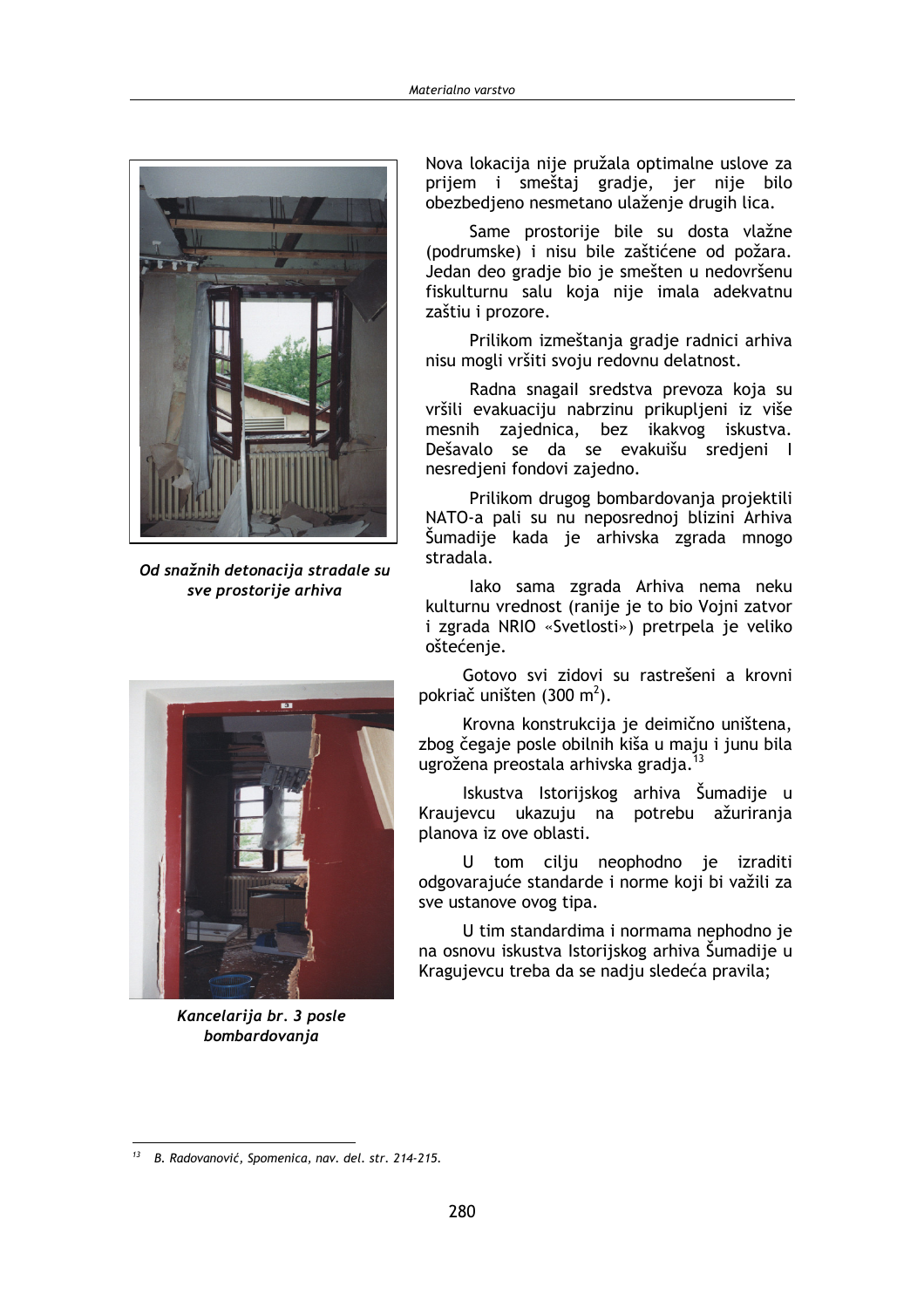- $1<sub>1</sub>$ Arhivska zgrada ne sme nikako biti u blizini vojnih objekata (kasarni, vojnih baza i dr).
- $2.$ Arhivske zgrade u vreme trajanja ratnih sukoba ili izvodjenja ratnih dejstava ne može se koristiti u vojne svrhe.
- $3.$ U arhivskim zgradama ne mogu biti stacionirane vojne jedinice ili vojna oprema.
- izradu valjuanih planova za slučaj rata ili neposredne ratne opasnosti treba da 4. izradi svaka ustanova koja štiti arhivsku gradju ili registaraturski materijal.
- 5. Arhivska zgrada ili mesto evakuacije ahivske gradje ne sme biti u blizini objekata koji mogu biti potencijalna meta napada iz vazduha.
- Planovi odbrane arhivskih ustanova moraju biti ažurirani i u skaladu sa 6. popzitivnim zakonodavstvom.
- Planovima evakuacije moraju sadržati sve okolnosti (klasifikaciju gradje,  $7<sub>1</sub>$ utovar, istovar gradje, transportna sredstva, obezbedjenje radne snage, mere bezbednosti i dr) kao i mesta gde se gradja izmešta (adekvatan prostor).
- 8. Moraju se tačno planirati rokovi potrebni za svaku od navedenih radnji.
- $9<sub>1</sub>$ Moraju se predvideti i neočekivane okolnosti do kojih može doći prilikom napada ili bombardovanja.

## **ZAKLJUČAK**

Upotreba savremene tehnike i novih razarajućih sredstava korišćenih prilikom bombardovanja Srbije i Crne gore 1999. godine od starne NATO-a kao i mogućnosti uništenja velike količine arhivske grtadje pokazuje nedovoljnu pripremljenost arhiva za zaštitu kulturno - istorijskkih dobara kada se oni nadju u uslovima rata i neposredne ratne opasnosti. Nedostatak zakonske regulative iz ove oblasti i medjunarodnih standarda govori da se moramo daleko bolje zaštititi od eventualnih specifičnih sistuacija u kojima se mogu naći arhivi

Neophodno je obavezati sve civilne i vojne strukture da objekte u kojima se čuva gradja adekvatno zaštite kako ne bi došlo do njenog uništenja u slučaju rata ili neposredne ratne opasnosti.

### **LITERATURA**

- R. Jeumović, Savezno savetovanje arhivskih ranika u Zadru, Arhivist br 1-2, Beograd, 1971.
- Zaštita arhivske gradie i registaturskog materijala za slučaj neposredne ratne opasnosti rata i drgih vanrednih prilika, Materijali sa Saveznog savetovanja održanog u Tuzli 18-20. juna 1987. godine SARJ, Beograd, 1987 (šapirografisano).
- B. Radovanović, Lokacija arhiva u ratu i neposrednoj ratnoj opasnosti, Zbornik radova sa naučnog skupa «Arhivska gradja kao izvor za istoriju», Arhiv Srbije, Beograd, 2000.
- M. Marić, Zaštita arhivske gradje u ratnim uslovima i stečeno iskustvo iz poslednjeg rata, Zbornik tradova sa naučnog skupa «Arhivska gradja kao izvor za istoriju», Arhiv Srbije, Beograd, 2000.
- D. Cekić, Priručnik o primeni kontnog plana srdstava razvoja opštenarodne odbrane, SRIFRS, Beograd, 1987.
- Profil savremenog arhiva u SFRJ, Zbornik radova, SARJ; Beograd, 1984,
- B. Rradovanović, Spomenica Istorijskog arhiva Šumadije u Kragujevcu 1952-2002, IAŠK, Kragujevac, 2002.
- S. Antoliak, Pomoćne istorijske nauke, Kralievo, 1971.